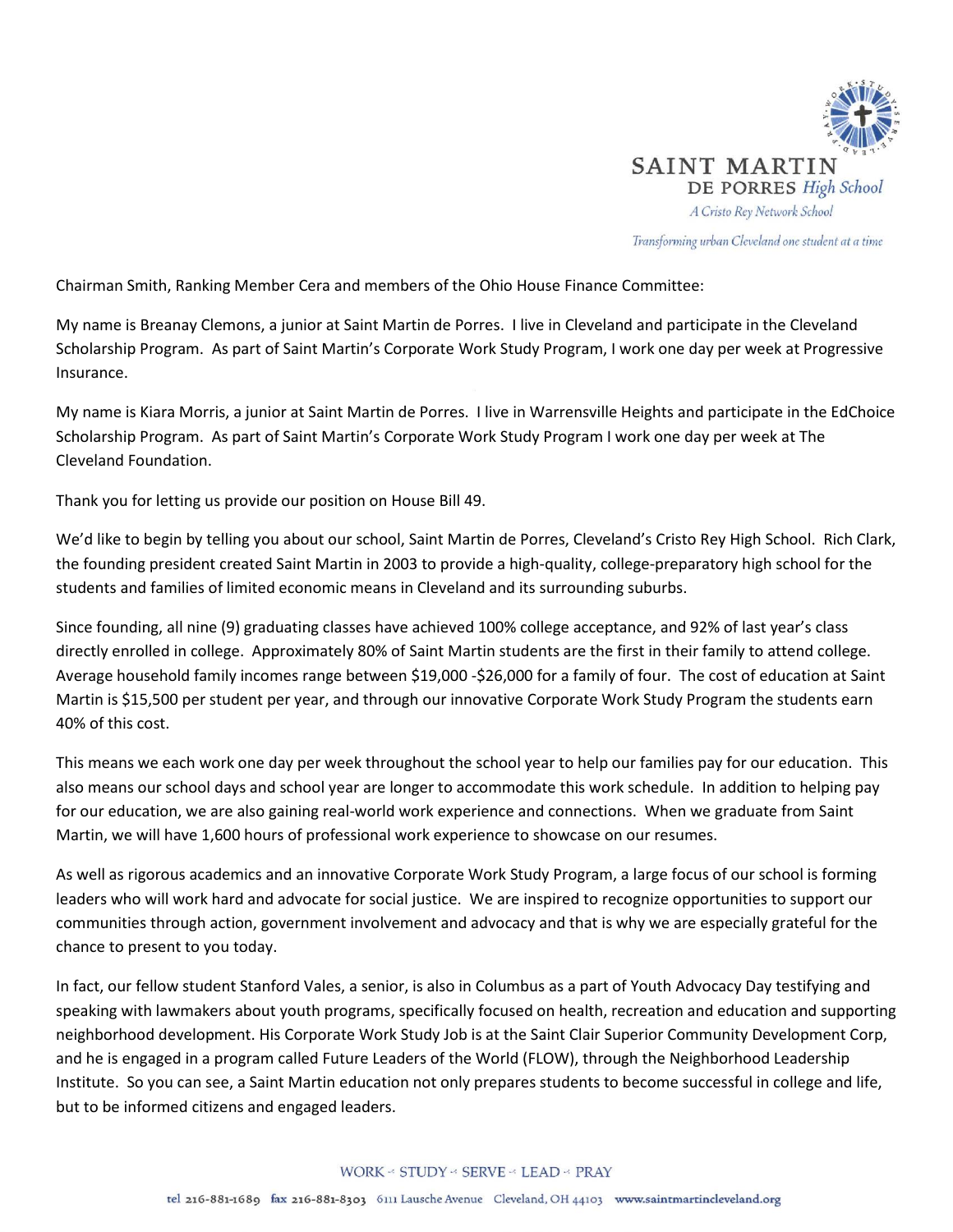

Transforming urban Cleveland one student at a time

Currently, Ohio is home to the Cleveland Scholarship and Tutoring Program, which provides scholarships to students who live in the Cleveland Metropolitan School District to be used toward tuition at the participating private school of their choice. Today, Cleveland scholarships are worth \$4,250 for students in grades K-8 and \$5,700 for students in high school.

Ohio's EdChoice Scholarship Program, the state's largest scholarship program, is available to students who are assigned to the state's underperforming public schools. Students in that program also receive scholarships to be used toward tuition at the participating private school of their choice. But, their scholarship amounts are higher. They receive \$4,650 for grades K-8 and \$6,000 for high school. Students who live in the boundaries of the Cleveland School District are not eligible to apply for the EdChoice Scholarship.

## **We ask for your support for language to be included in House Bill 49 that would increase Cleveland Scholarship amounts to be equal to those of the EdChoice Scholarship at \$4,650 for K-8 and \$6,000 for high school. By aligning the scholarship amounts you will help create equity for the Cleveland Scholarship students.**

While an increase of \$300 at the high school level may not seem like a lot of money, for many in our neighborhood it is; further, it is enormous in the message it sends to those living in Cleveland.

Our fellow students at Saint Martin come from 29 different zip codes throughout Northeast Ohio with most of us coming from the City of Cleveland. The largest percentage of students comes from the immediate area of our school, zip code 44103. According to the most recent census data for our zip code:

- 63% of households have income and benefits of less than \$24,000/year;
- Almost one quarter of residents ages 25-64 have less than a high school degree while only 34% have a high school diploma or equivalent and
- Less than 10% of our neighboring residents hold a Bachelor's degree or higher.

Compare that with results of Saint Martin, where 25% of our alumni earn a college degree which is 67% higher than our socioeconomic peers. Further, living our mission of *Transforming Urban Cleveland One Student at a Time*, of our first three (3) graduating classes, 60 have earned college degrees and roughly 82% of them are working in a professional environment in and around the City of Cleveland. In short, we don't leave our hometown.

## So how big of a difference does \$300 make?

As we mentioned, a Saint Martin education costs \$15,500 per year but no one is, or ever has been, turned away because they cannot pay. In addition to our earnings through the Corporate Work Study Program, and the Cleveland Scholarship or EdChoice scholarship, each family is asked to contribute to their child's education with the average family paying